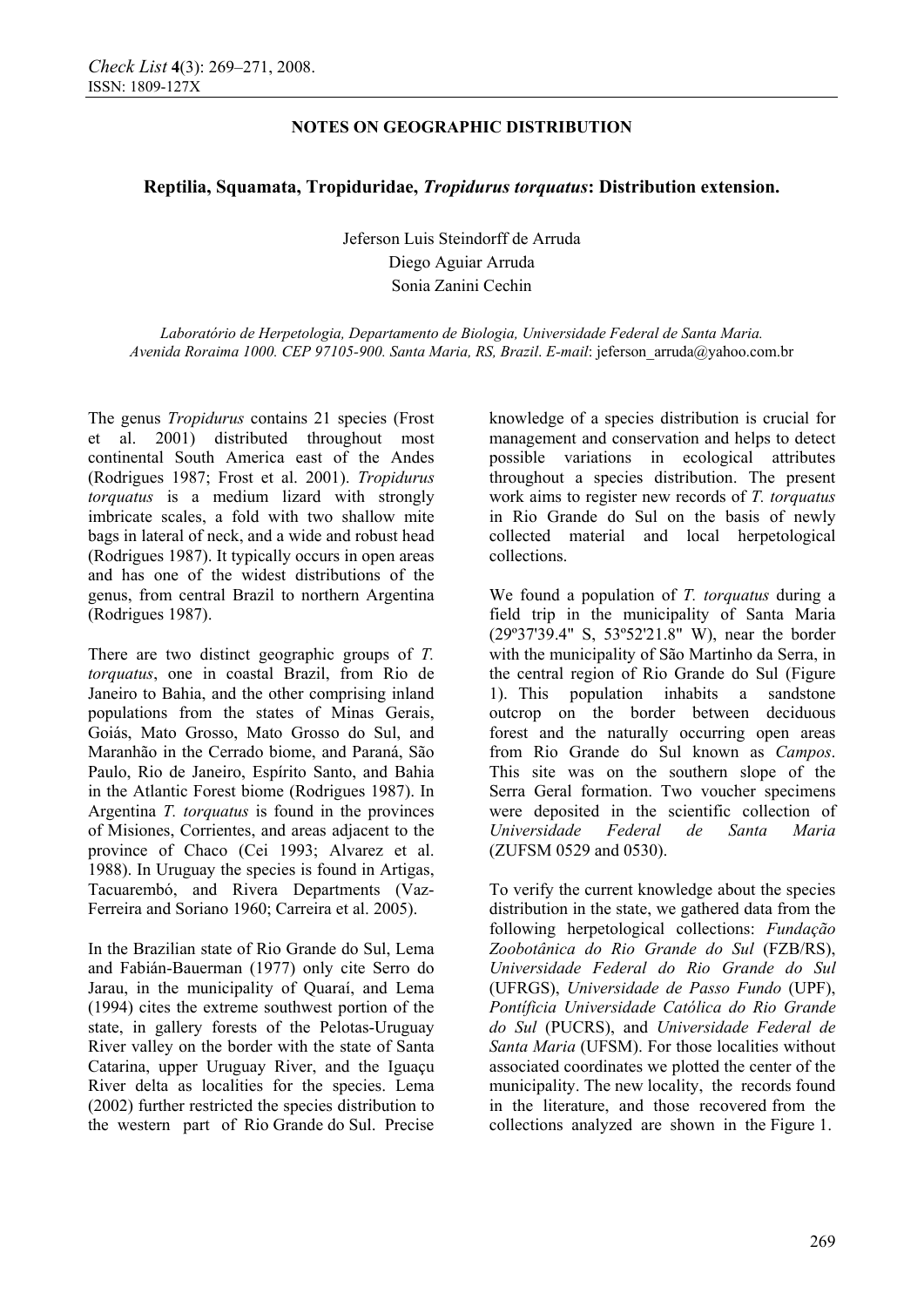

### **NOTES ON GEOGRAPHIC DISTRIBUTION**

**Figure 1**. Distribution of the lizard *Tropidurus torquatus* in the state of Rio Grande do Sul, southern Brazil.

**—————————————————————** 

The occurrence of *T. torquatus* in Santa Maria increases the species geographic distribution eastward. Considering only published records, this new locality extends the species distribution 260 km east from Quaraí (30º23' S, 56º29' W) or south from upper Uruguay River (27º14' S, 54º00' W). Moreover, the revision of scientific collections indicated that this species occurs in Campos Novos (27º31' S, 51º17'), Peritiba (27º22' S, 51º54' W), and Anita Garibaldi (27º41' S 51º10' W) in Santa Catarina, and Quaraí (30º23' S, 56º29' W), Alegrete (29º45' S, 55º28' W), Santo Cristo (27º49' S 54º40' W), Ijuí (28º20' S 53º57' W), and Porto Vera Cruz (27º45' S, 54º53' W) in Rio Grande do Sul, and in Barra

Grande (27º46' S, 51º13' W), between Rio Grande do Sul and Santa Catarina states. In southern Brazil and along the Brazilian Cerrado, *T. torquatus* is very common and frequently found associated with disturbed areas such as gardens and houses (Kohlsdorf et al. 2006). In all observed areas the species seems restricted to rocky outcrops, important for thermoregulation especially in part of year with lower temperatures. Knowing that ecological attributes of *T. torquatus*  can vary with different environmental variables and change along its distribution (Kiefer et al. 2005; Mesquita et al. 2007), a precise knowledge of the species geographic distribution is pivotal for a better understanding of its ecology.